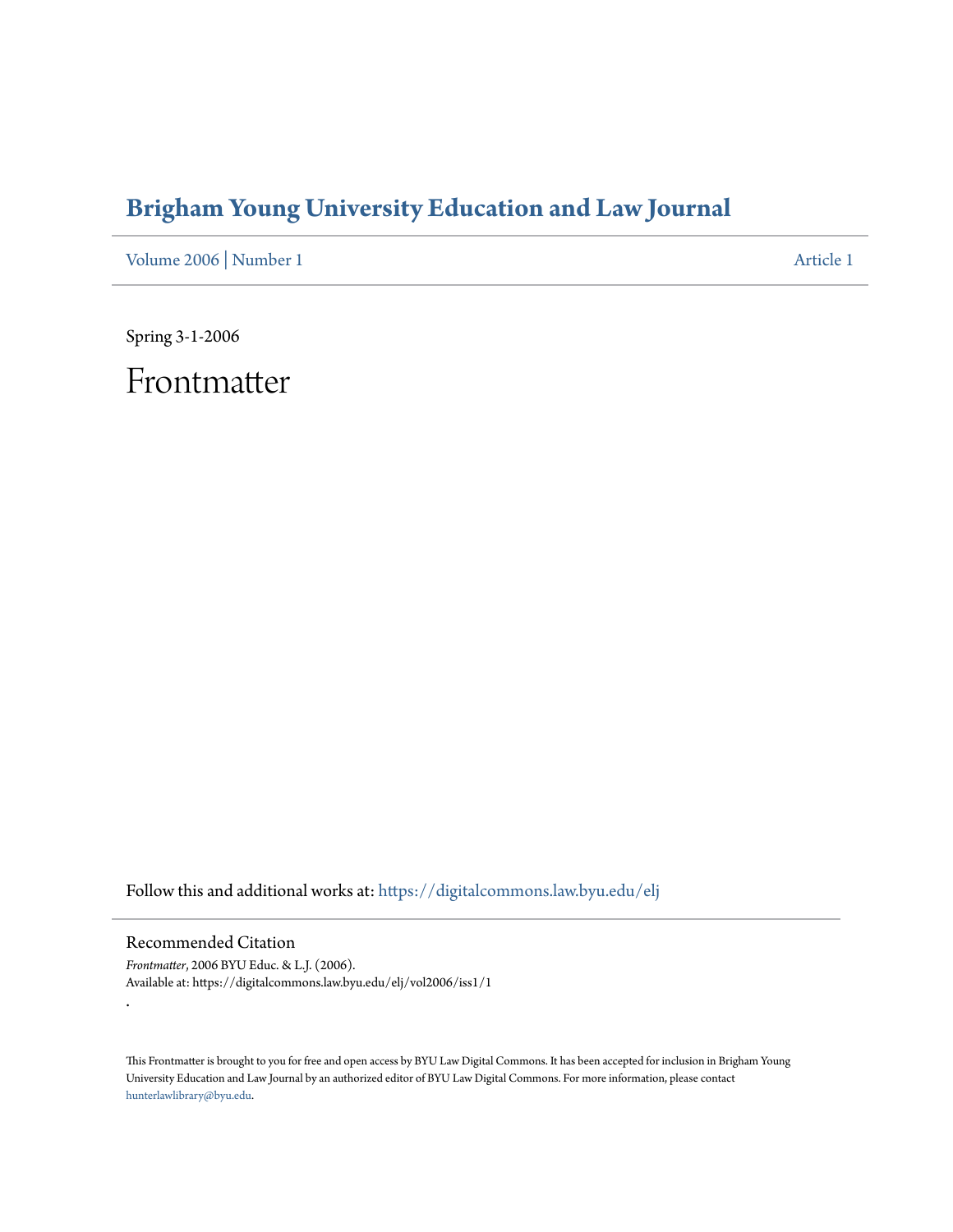

### **Volume 2006** Number 1

**Brigham Young University Education and Law Journal** is published by the Brigham Young University Department of Educational Leadership and the J. Reuben Clark Law School, Provo, Utah 84602. All communications should be sent to the editorial offices at the J. Reuben Clark Law School.

Views expressed herein are to be attributed to their authors and not to the *Brigham Young University Education and Law Journal* nor to Brigham Young University, unless otherwise indicated.

SUBSCRIPTIONS: The *Brigham Young University Education and Law Journal* is published twice annually. The subscription rate is \$32 for one year, \$58 for two years. Periodicals postage paid at Provo, Utah, and at additional mailing office Pub. # 128170. Send address changes to:

Brigham Young University Education and Law Journal JRCB 471G Provo, Utah 84602

CITATION: 2006 BYU EDUC. & L.J. [page number]

ISSN: 1930-5273 ONLINE ISSN: 1930-5281

Copyright © Brigham Young University Education and Law Journal, 2006.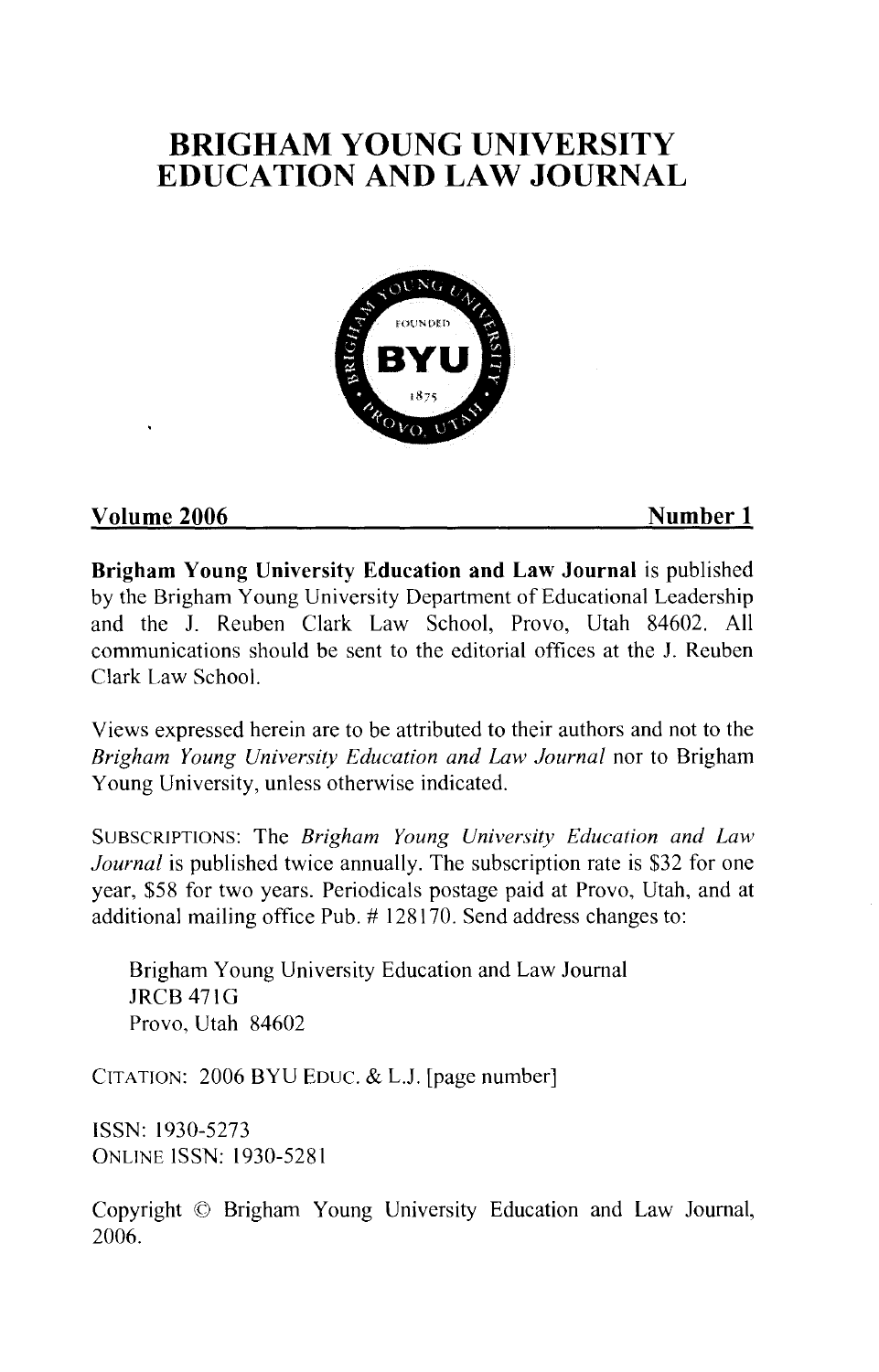#### Volume 2006

*Editor-in-Chief*  Julio Carranza

*Executive Editor*  Ronald A. Burchett

*Publications Editors*  Kristin Evans Barbara Young

*Note* & *Comment Editor*  David Christenson

*Lead Articles Editors*  Christine Farnsworth Charlotte Johnson Elizabeth Parker

*Managing Editor*  Taralyn A. Jones

*Managing Solicitations Editor*  Lisa Johnston Nicholes Gregory Hunt

> *Solicitations Editors*  Autumn Beardsley Jason Knapp

*Street Law Coordinator*  Marin Turley Bradshaw

*Senior Editors* 

Kassie Campbell Laura Cantera Rachel Dallin Kevin Fiet Dorothy S. Gillespie

Joshua Baron James Bennin Evie Brinkerhoff Summer Casillas Heidi Chewning Melissa Chlarson Erin Curtis Cheryl Diaz Diana Erb Megan Garrett Genevieve Gribble Michele Head

Paul Holdaway Elizabeth Lisonbee Jason Redd Karl Rees

*Associate Editors* 

Nancy Kennedy Emily Leavitt Jang Lee Jason Nelson Andrea Pace Cristie Roach Paul Shakespear Edward Stock Ann Tolley Brody Valerga Jason Yancey

*Faculty Advisor*  Scott Ferrin, J.D., Ed.D.

*Dean Advisor*  James Rasband, J.D.

#### Number 1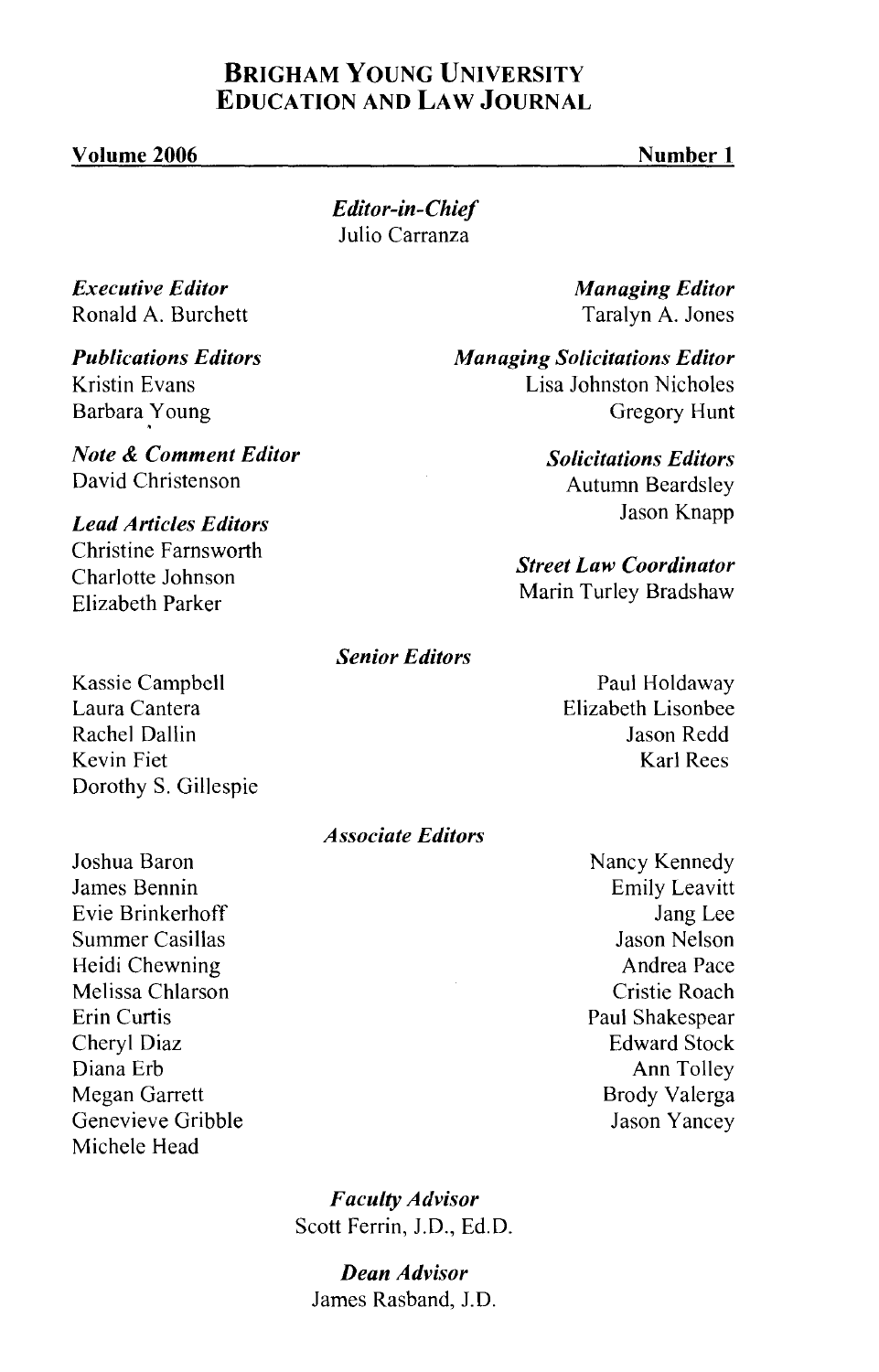#### *Board of Advisors*

Charles Russo, J.D., Ed. D. University of Dayton

Richard Fossey, J.D., Ed. D. University of Houston

Fred Hartmeister, J.D., Ed.D. Texas Tech University

Jay Heubert, J.D., Ed.D. Teachers College, Columbia

Ralph Mawdsley, J.D., Ph.D. Cleveland State University

Julie Mead, Ph. D. University of Wisconsin, Madison

Martha McCarthy, Ph.D. Indiana University, Bloomington

Preston C. Green III, J.D., Ed.D. University of Massachusetts, Amherst

Philip T. K. Daniel, J.D., Ed.D. Ohio State University

> Frank Brown, Ph.D. University of North Carolina, Chapel Hill

Doug Stewart, Ph.D. Queensland University of Technology; Editor of Australia & New Zealand Journal of Law & Education

Julie Underwood, J.D., Ph.D. Associate Executive Director & General Counsel, National School Boards Association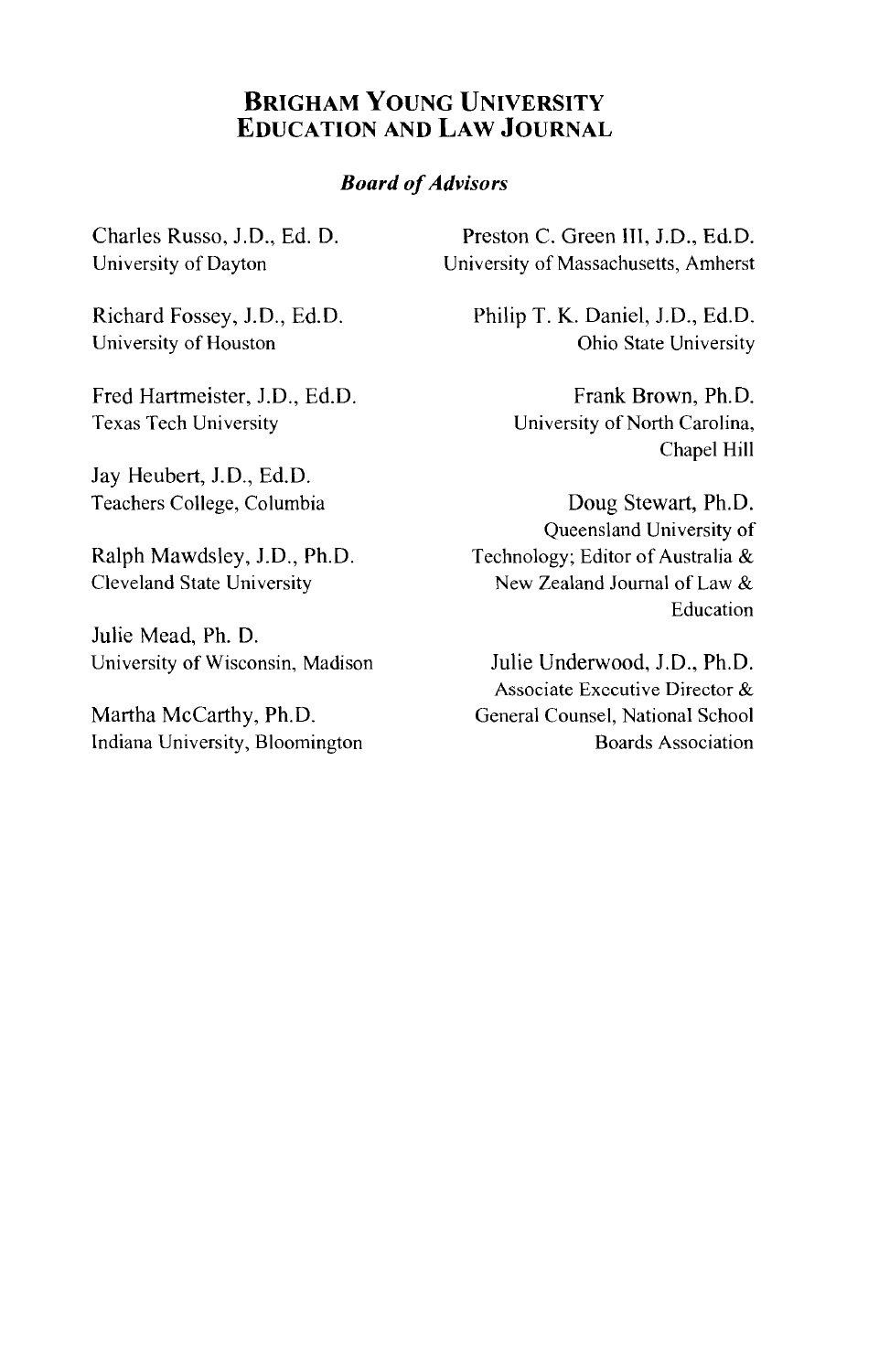### BRIGHAM YOUNG UNIVERSITY J. REUBEN CLARK LAW SCHOOL FACULTY

### *Dean of the Law School*

Kevin J. Worthen

#### *Faculty*

Augustine-Adams, Kif(l995), B.A., J.D. Backman, James H. (1974), B.A., J.D. Dominguez, David (1989), B.A., J.D. Driessen, Marguerite A. (1996), B.A., J.D. Durham, W. Cole, Jr. (1976), B.A., J.D. Echo Hawk, Larry ( 1995), B.S., J.D. Farmer, Larry C. ( 1977), B.S., Ph.D. Fee, John E. (2000), B.A., J.D. Fleming, J. Clifton, Jr. (1974), B.S., J.D. Floyd, C. Douglas (1980), B.S., LL.B. Gedicks, Frederick M. (1990), B.A., J.D. Gerdy, Kristin (1995), B.A., J.D. Goldsmith, Michael (1985), B.S., J.D. Gordon, James D. III (1984), B.A., J.D. Hansen, II. Reese (1974), B.S., J.D. Hernandez, CarlS., III (2001), B.A., M.P.A., J.D. Hoagland, Mary (1994), B.A., M.A., J.D. Lee, Thomas R. (1997), B.A., J.D. Loveless, A. Scott (2001), B.A., J.D., Ph.D. Neeleman, Stanley D. (1978), B.A., M.A., J.D. Preston, Cheryl Bailey (1989), B.A., J.D. Pullins, Kathy D. (1988), B.A., J.D. Rasband, James R. (1995), B.A., J.D. Scharffs, Brett G. (1997), B.S.B.A., M.A., B.Phil., J.D. Thomas, David A. (1974), B.A., J.D. Wardle, Lynn D. (1978), B.A., J.D. Welch, John W. (1980), B.A., M.A., J.D. Wilkins, Richard G. (1984), B.A., J.D. Williams, Gerald R. (1969), B.A., J.D. Wood, Stephen G. (1976), B.A., J.D., J.S.D. Worthen, Kevin J. (1987), B.A., J.D.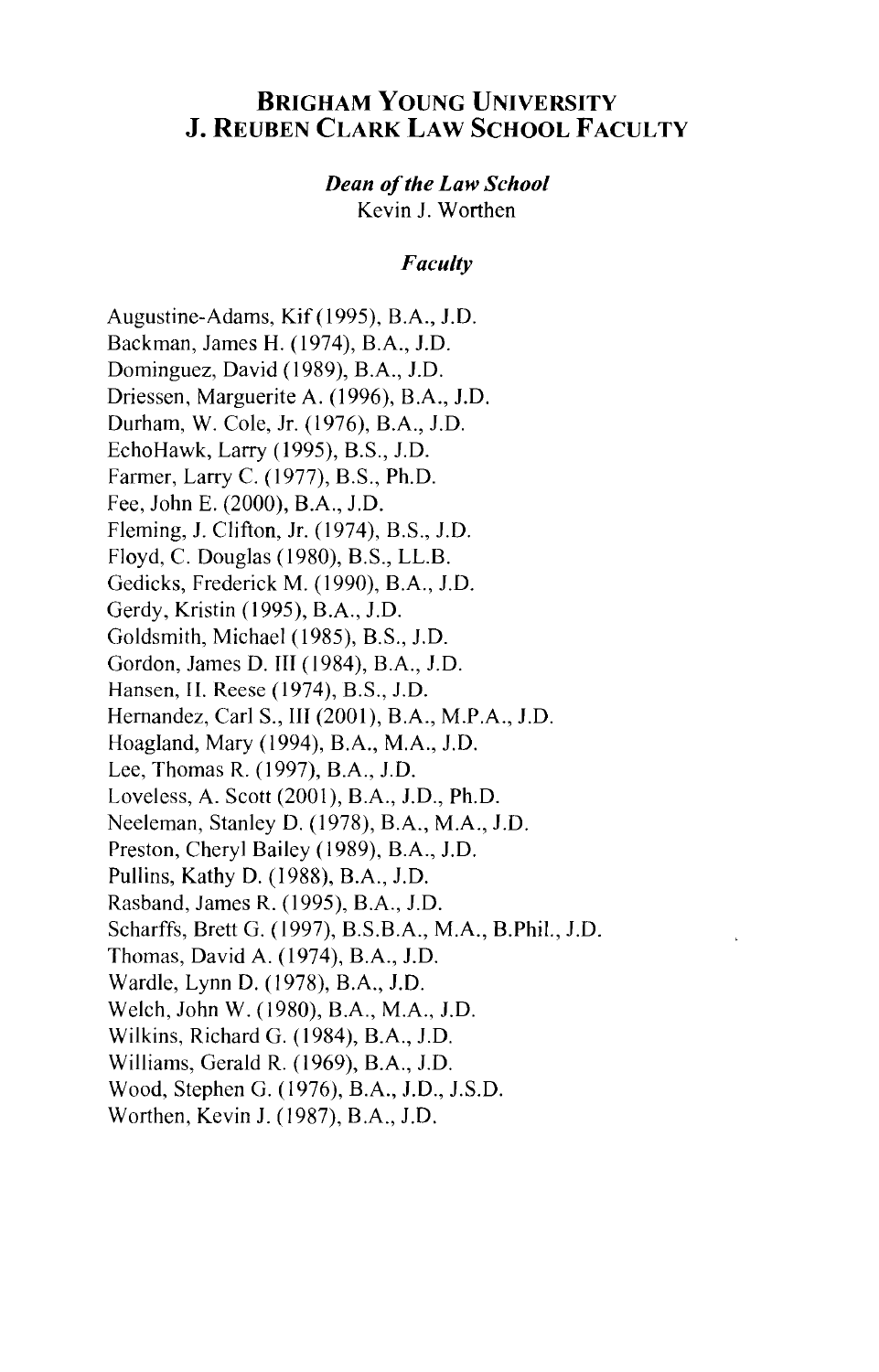#### *Part Time* **&** *Adjunct Faculty*

Affleck, Adam S. Ballard, Michael Benson, Hon. Dee V. Black, Ervin Bradshaw, Susan Brennan, Sterling Brian, Pat B. Bryner, Gary Cameron, Scott Chasson, Susan P. Craig, Alison E. Davis, Mark D. Fackrell, Tamara Ferrin, Scott E. Glade, Kevin Glade, LeeAnn Griffith, Susan W. Griffith, Tom Hansen, Dale T. Janis, Blair Jensen, Mary 0. Jensen, Shane

Kono, David M. Lindquist, Shawn J. Lundberg, Constance K. Lindsay, Hon. Kay A. Lyman, Lovisa Mabey, Ralph R. Melendez, Barbara Murray, Kevin R. Nuffer, David Pearson, Joi Gardner Peterson, Janet Rice, Vernon R. Roy, Fraser Richards, Jonathan W. Sewell, Elizabeth A. Todd, David R. Tumblin, Stephen Waldrip, Stuart Wilkins, Michael J. Wise, Jane H. Wright, David R.

#### *Law Library F acuity*

Armond, David Averett, Steve E. Conklin, Curt E. Fletcher, Galen L.

Hill, Gary Sears, Dennis S. Staheli, Kory Urquiaga, Laurie C.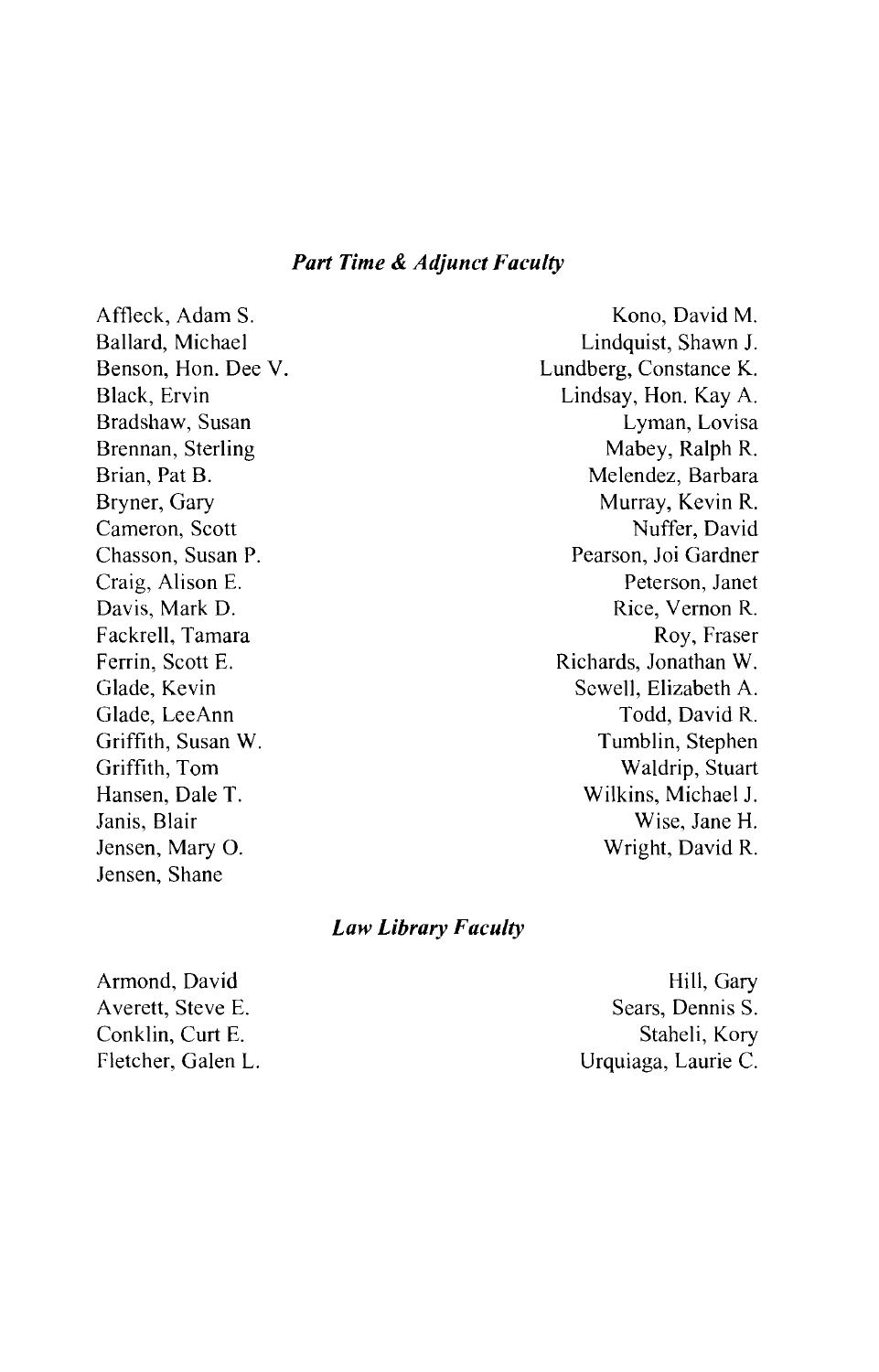### BRIGHAM YOUNG UNIVERSITY DEPARTMENT OF EDUCATIONAL LEADERSHIP AND FOUNDATIONS

#### *Chair*

A. LeGrand Richards

#### *Professors*

Geo-JaJa, MacLeans (1986) Ph.D. Hite, Steven J. (1985) Ed.D. Holsinger, Donald (1972) Ph.D. Randall, E. Vance (1989) Ph.D.

#### *Associate Professors*

Baugh, Steven C. (1978) Ed.D. Ferrin, Scott (1996) J.D., Ed.D. Hilton, Sterling (1996) Ph.D. Matthews, Joseph L. (1987) Ed.D. Mayes, Clifford T. (1997) Ph.D. Richards, A. LeGrand (1982) Ph.D. Williams, Ellen J. ( 1990) Ed. D.

#### *Assistant Professors*

Hite, Julie (1999) Ph.D.

#### *Adjunct Faculty*

Hyer, Karen (1968) J.D., Ph.D. Poulsen, Denis (1979) M.Ed.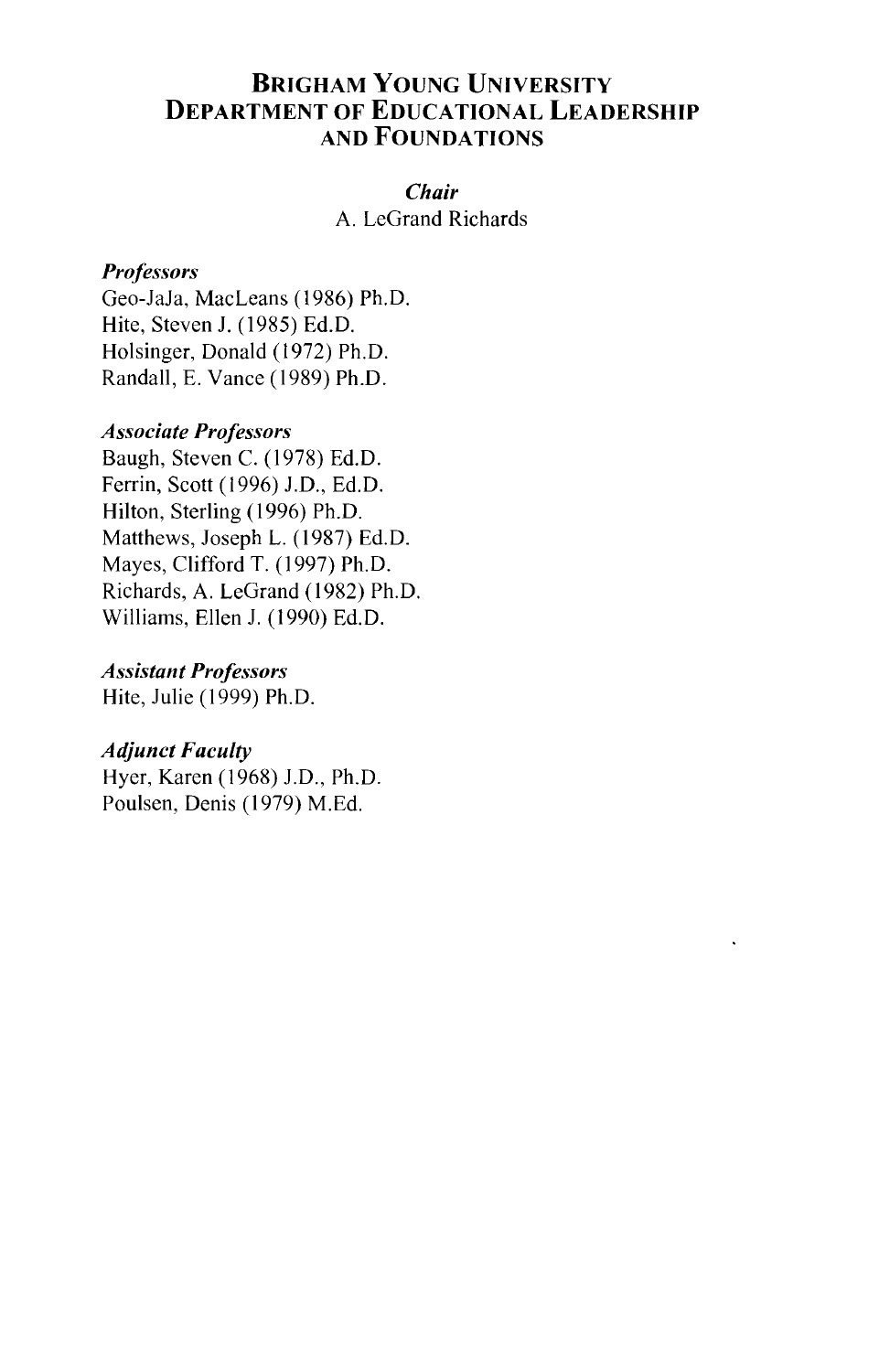#### **INTRODUCTION**

The *Brigham Young University Education and Law Journal* is published twice yearly through a cooperative effort of the J. Reuben Clark Law School and the Brigham Young University Department of Educational Leadership and Foundations. It provides a forum for scholarly works concerning legal topics within the field of education. The primary focus of the *Journal* is on discussions of legal issues faced in higher education and by K-12 school administrators, teachers, and their legal advisors.

As one of a limited number of arenas for scholarly discussion in the field of education law, the *Journal* is always in the process of considering papers to publish. Papers for the first issue of volume 2007 should be submitted by July I, 2006. Papers for the second issue of volume 2007 should be submitted by November 25, 2006. Papers dealing in any area of education law are considered by the *Journal* staff for publication. An abstract and the author's resume or vita should be included with each submission.

To expedite the editing and publication process, papers should be submitted electronically, in Microsoft Word version 97 or newer, to the e-mail address below. Subsequent communications will be sent to authors by e-mail whenever possible. When e-mail is unavailable, please mail a hard copy and a computer diskette. The *BYU Education and Law Journal* reserves the right to reject paper submissions for any reason.

To submit papers, subscribe to the *Journal,* obtain past issues, or make comments, please contact the *Journal* at:

> BYU Education and Law Journal Brigham Young University 471G JRCB Provo, UT 84602 (801) 422-3671 lawed@lawgate.byu.edu